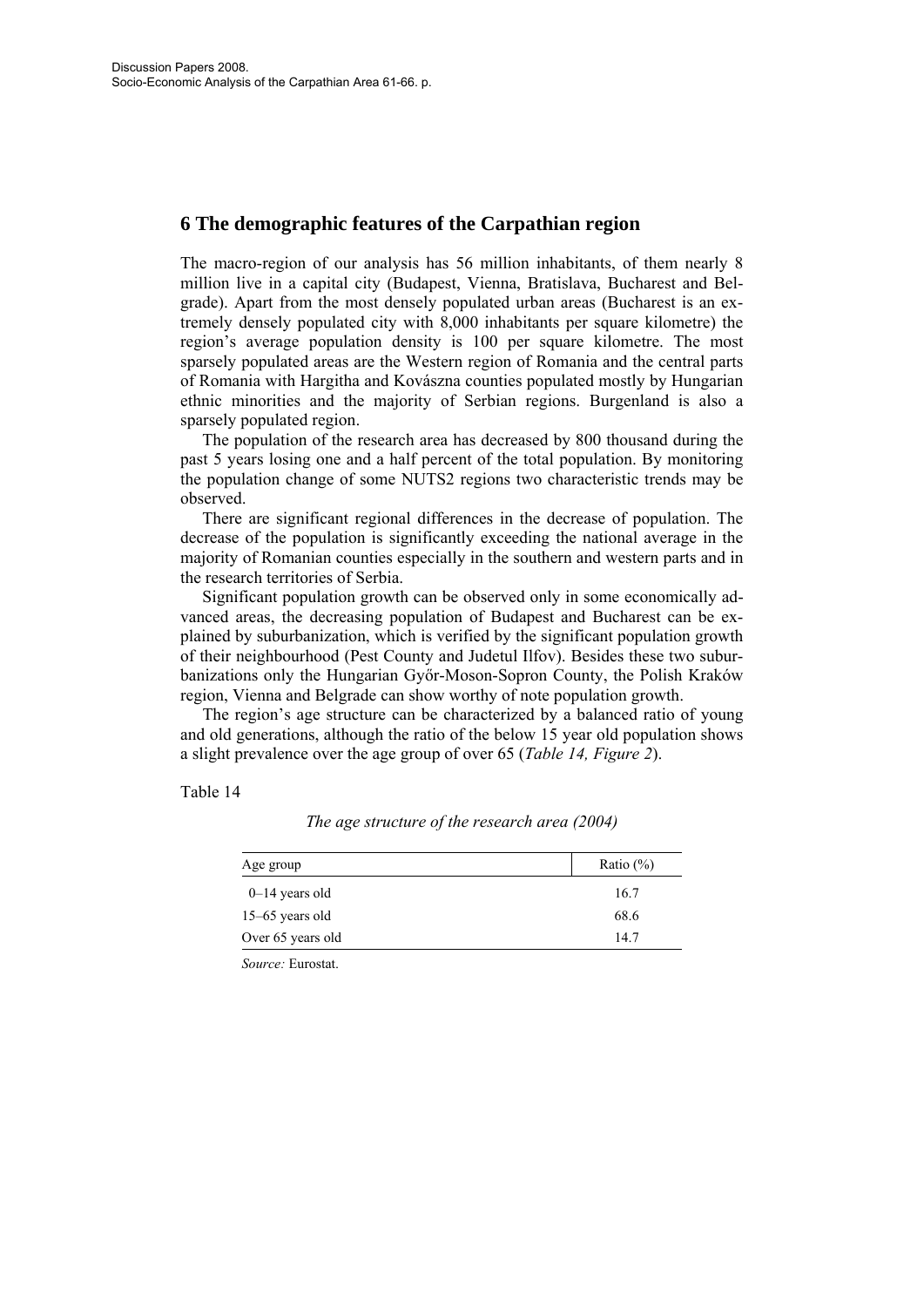### 62 SOCIO-ECONOMIC ANALYSIS OF THE CARPATHIAN AREA

Regional level data are showing great differences. Several economically advanced regions have ageing population. Besides the Austrian provinces the population of Central-Hungary, West-Transdanubia and of the neighbourhood of Bucharest in Romania is ageing. The southern parts of Serbia, the macro-region's economically backwarded territories have malformed demographic structure with a predominant ratio of old-age population.

However in the majority of regions in our research area the ratio of young generation overweighs the old-aged one. This is extremely true in all the Polish regions, and in the central and northern regions of Romania.

Figure 2





*Source:* Eurostat, national statistical yearbooks.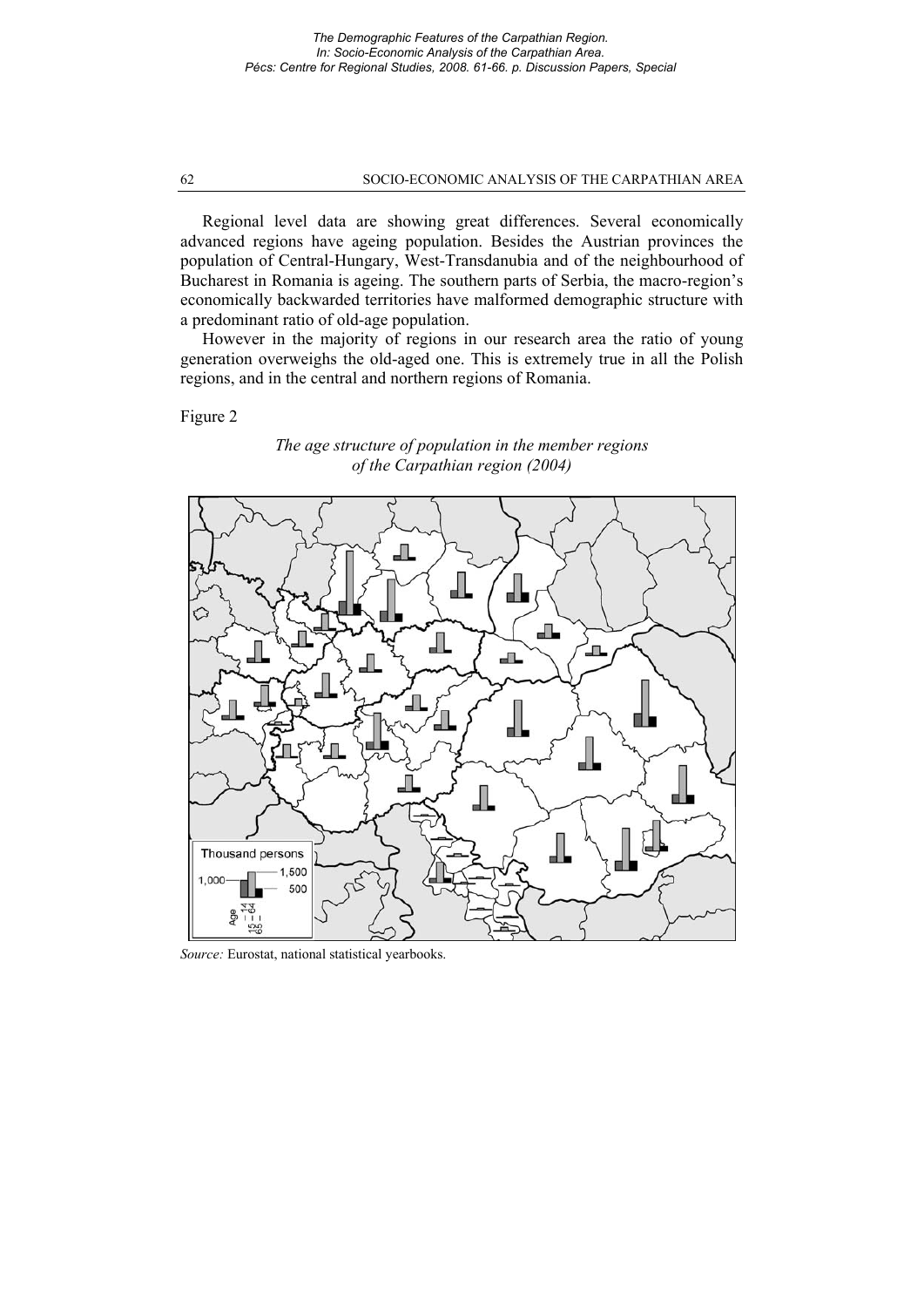### THE DEMOGRAPHIC FEATURES OF THE CARPATHIAN REGION 63

The region's demographic process shows a strong natural decrease. The number of births in the majority of the territorial units of our research area stays below the number of deaths. The most affected areas of natural decrease are the counties of Hungary, the southern parts of Romania, Burgenland and Serbia. On Serb territories the extremely high death rates are the major causes of natural decrease. Death rates are also higher than the average in the majority of Hungarian counties and Romania, where even high birth rates cannot keep the rate of natural decrease low.

In the regions of Poland due to high birth rates and to the relatively low death rates a natural increase of population can be observed on NUTS3 level. Although Slovakia and the Czech Republic are also hit by the natural decrease they are in a better situation and even in some eastern counties of Slovakia a natural increase of population was observed. While in Poland the number of births can partly be explained by the influence of religion in Eastern Slovakia the high ratio of Roma population also increases the birth rate indicators (*Table 15*).

It should be noted that microregional level analyses would show a more differentiated picture on demographic processes and their future trends (*Veres,*  2006; *Szalay,* 2004).

The region's demographic processes have negative impacts not only on the overall economic development of the Carpathian region but they also generate unfavourable trends in social policy as well. The highest ratio of ethnic Roma population lives in the eastern parts of Slovakia where the number of settlements with majority or exclusive Roma population is rather high. All the current trends are predicting that the number and ratio of Roma population will further increase in these territories which will result in a concentration of inactivity, unemployment and in an increase of social tensions in these areas.

The population of *Romania* has shown a decreasing trend during the past twelve years which, besides the natural decrease of population, can be explained by the increasing migration as well. The drastically decreasing trend of births started in the late 1980s and stopped only just before the millennium stabilising the current rate. While at the end of the 1980s the annual average rate of live births was 15–16 per one thousand it dropped to less than 11 per one thousand.

The ratio of urban population is 54.8% of the total. The ratio of live births decreased both in urban and rural environment by 8.9 and 12.3 per one thousand. The ratio of internal migration is 12.3 heads per one thousand.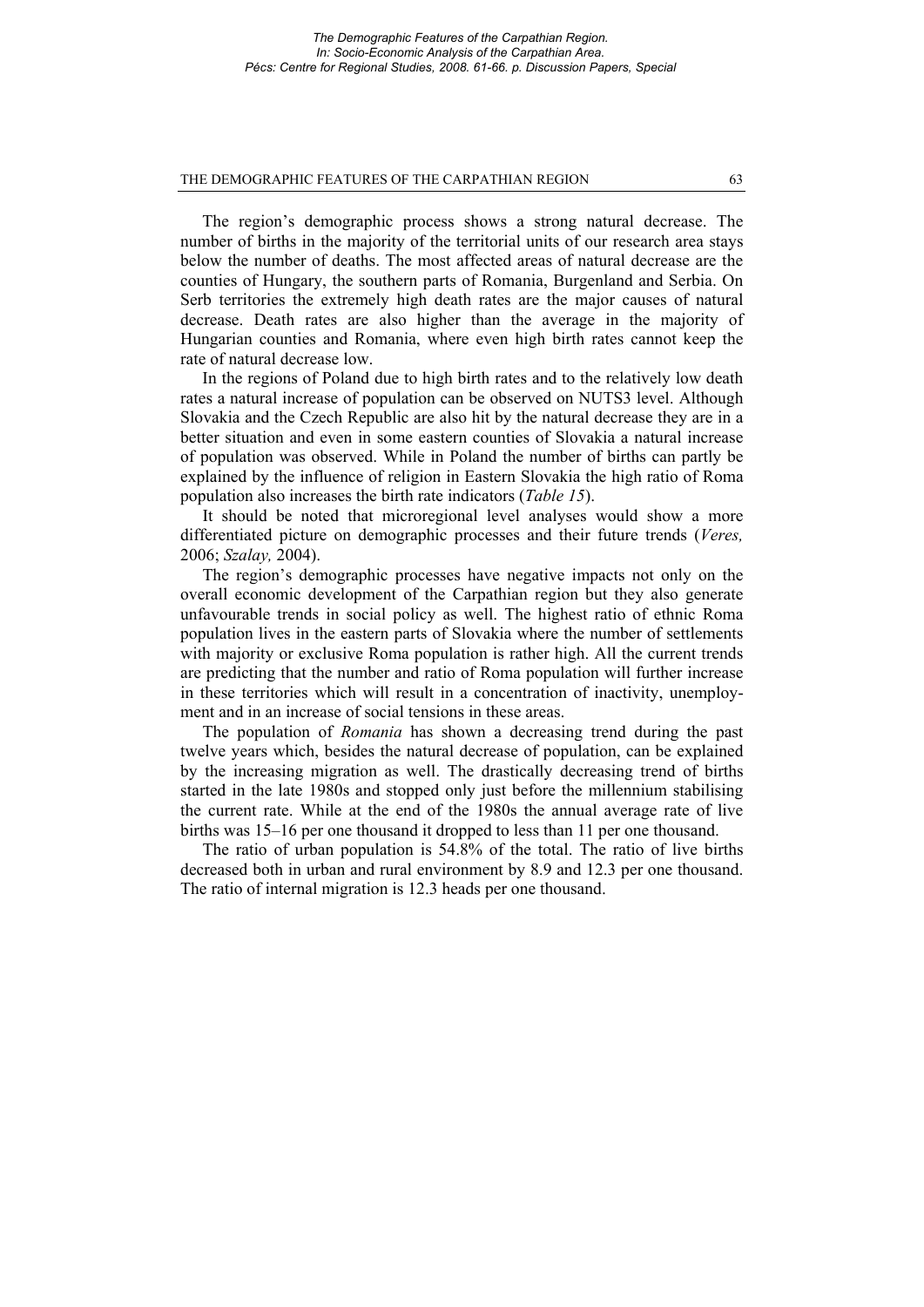### *The Demographic Features of the Carpathian Region. In: Socio-Economic Analysis of the Carpathian Area. Pécs: Centre for Regional Studies, 2008. 61-66. p. Discussion Papers, Special*

## 64 SOCIO-ECONOMIC ANALYSIS OF THE CARPATHIAN AREA

## Table 15

# *Main demographic indicators of the Carpathian area (2004)*

|          | Territorial units       | Number of live<br>births per 1000<br>inhabitants | Number of<br>deaths per 1000<br>inhabitants | Natural increase<br>or decrease |
|----------|-------------------------|--------------------------------------------------|---------------------------------------------|---------------------------------|
| Austria  | Mittelburgenland        | 7.8                                              | 11.6                                        | $-3.8$                          |
|          | Nordburgenland          | 8.3                                              | 9.5                                         | $-1.2$                          |
|          | Südburgenland           | 7.6                                              | 11.3                                        | $-3.7$                          |
|          | Mostviertel-Eisenwurzen | 10.6                                             | 8.7                                         | 1.9                             |
|          | Niederösterreich-Süd    | 9.4                                              | 10.4                                        | $-1.0$                          |
|          | Sankt Pölten            | 9.5                                              | 9.3                                         | 0.2                             |
|          | Waldviertel             | 8.8                                              | 10.8                                        | $-2.0$                          |
|          | Weinviertel             | 8.2                                              | 11.5                                        | $-3.3$                          |
|          | Wiener Umland/Nordteil  | 8.3                                              | 9.4                                         | $-1.1$                          |
|          | Wiener Umland/Südteil   | 9.1                                              | 9.5                                         | $-0.4$                          |
|          | Vienna                  | 10.5                                             | 9.9                                         | 0.6                             |
| Czech    | Jihomoravský            | 9.5                                              | 10.3                                        | $-0.8$                          |
| Republic | Olomoucký               | 9.3                                              | 10.0                                        | $-0.7$                          |
|          | Zlínský                 | 8.8                                              | 10.1                                        | $-1.3$                          |
|          | Moravskoslezský         | 9.4                                              | 10.4                                        | $-1.0$                          |
| Hungary  | <b>Budapest</b>         | 8.8                                              | 13.5                                        | $-4.7$                          |
|          | Pest                    | 10.5                                             | 11.7                                        | $-1.2$                          |
|          | Komárom-Esztergom       | 9.4                                              | 13.2                                        | $-3.8$                          |
|          | Győr-Moson-Sopron       | 9.2                                              | 12.1                                        | $-2.9$                          |
|          | Borsod-Abaúj-Zemplén    | 10.0                                             | 13.8                                        | $-3.8$                          |
|          | Heves                   | 9.0                                              | 13.7                                        | $-4.7$                          |
|          | Nógrád                  | 9.2                                              | 15.0                                        | $-5.8$                          |
|          | Hajdú-Bihar             | 10.2                                             | 12.0                                        | $-1.8$                          |
|          | Jász-Nagykun-Szolnok    | 9.5                                              | 13.7                                        | $-4.2$                          |
|          | Szabolcs-Szatmár-Bereg  | 10.7                                             | 11.9                                        | $-1.2$                          |
|          | Békés                   | 8.1                                              | 14.4                                        | $-6.3$                          |
|          | Csongrád                | 8.8                                              | 13.6                                        | $-4.8$                          |
| Poland   | Krakowsko-tarnowski     | 9.4                                              | 9.0                                         | 0.4                             |
|          | Nowosądecki             | 11.5                                             | 8.1                                         | 3.4                             |
|          | Miasto Kraków           | 8.1                                              | 8.9                                         | $-0.8$                          |
|          | Częstochowski           | 8.2                                              | 10.7                                        | $-2.5$                          |
|          | Bielsko-Bialski         | 9.4                                              | 8.8                                         | 0.6                             |
|          | Centralny Śląski        | 8.2                                              | 10.0                                        | $-1.8$                          |
|          | Rybnicko-Jastrzebski    | 9.3                                              | 8.2                                         | 1.1                             |
|          | Rzeszowsko-Tarnobrzeski | 9.8                                              | 8.1                                         | 1.7                             |
|          | Krośnieńsko-Przemyski   | 9.8                                              | 9.2                                         | 0.6                             |
|          | Świętokrzyski           | 8.7                                              | 10.3                                        | $-1.6$                          |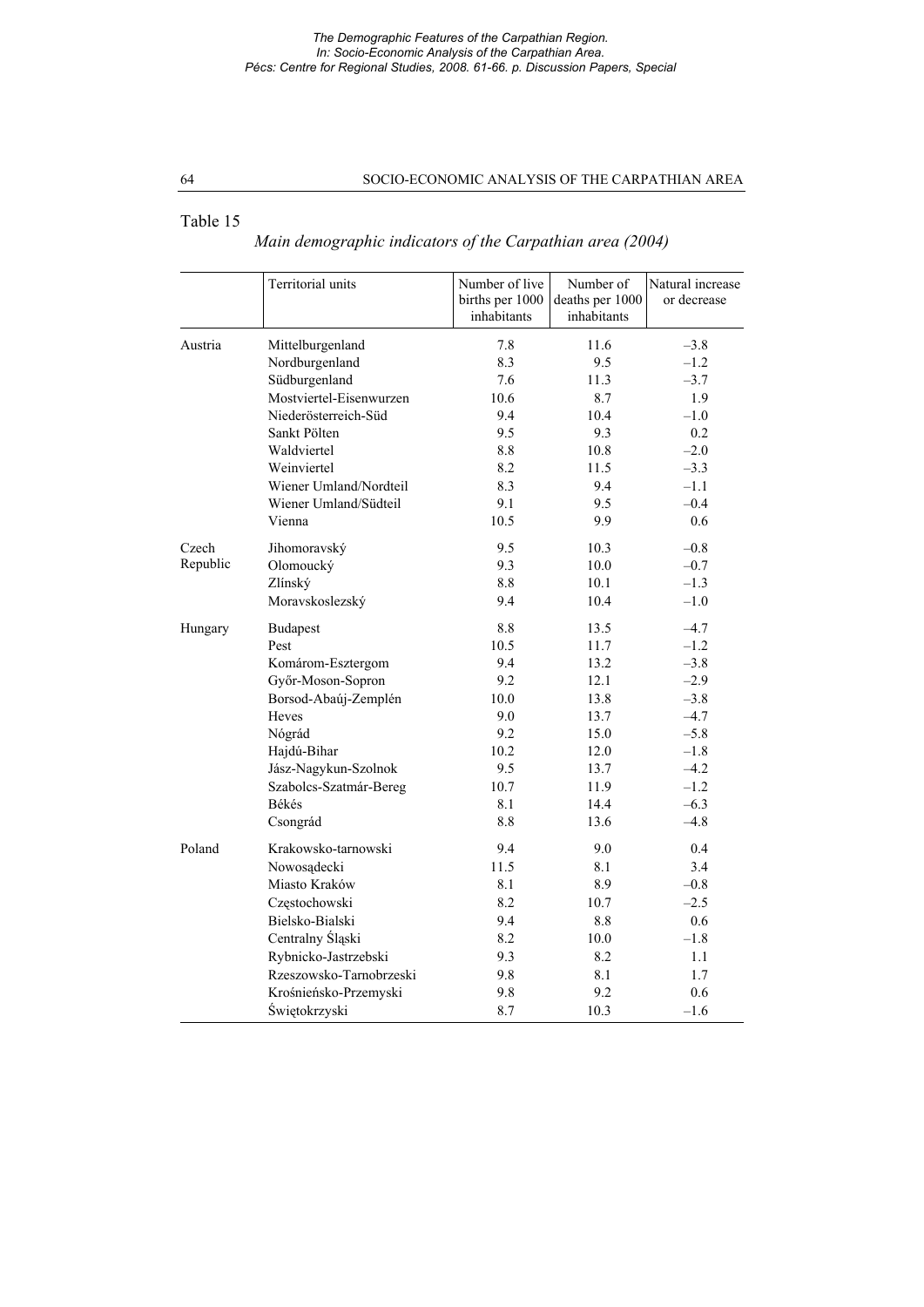### *The Demographic Features of the Carpathian Region. In: Socio-Economic Analysis of the Carpathian Area. Pécs: Centre for Regional Studies, 2008. 61-66. p. Discussion Papers, Special*

## THE DEMOGRAPHIC FEATURES OF THE CARPATHIAN REGION 65

*Count. Table 15*

|          | Territorial units    | Number of live<br>births per 1000<br>inhabitants | Number of<br>deaths per 1000<br>inhabitants | Natural increase<br>or decrease |
|----------|----------------------|--------------------------------------------------|---------------------------------------------|---------------------------------|
| Romania  | Bihor                | 10.3                                             | 13.7                                        | $-3.4$                          |
|          | Bistrița-Năsăud      | 10.8                                             | 10.5                                        | 0.3                             |
|          | Cluj                 | 8.6                                              | 11.8                                        | $-3.2$                          |
|          | Maramureş            | 11.0                                             | 11.2                                        | $-0.2$                          |
|          | Satu Mare            | 11.0                                             | 13.5                                        | $-2.5$                          |
|          | Sălaj                | 10.4                                             | 14.5                                        | $-4.1$                          |
|          | Alba                 | 9.4                                              | 12.4                                        | $-3.0$                          |
|          | Brașov               | 9.7                                              | 9.8                                         | $-0.1$                          |
|          | Covasna              | 11.7                                             | 11.2                                        | 0.5                             |
|          | Harghita             | 11.1                                             | 11.5                                        | $-0.4$                          |
|          | Mureş                | 11.0                                             | 12.3                                        | $-1.3$                          |
|          | Sibiu                | 10.7                                             | 10.7                                        | $0.0\,$                         |
|          | Bacău                | 10.8                                             | 10.9                                        | $-0.1$                          |
|          | Neamț                | 10.5                                             | 11.0                                        | $-0.5$                          |
|          | Suceava              | 12.4                                             | 10.8                                        | 1.6                             |
|          | Buzău                | 9.5                                              | 13.0                                        | $-3.5$                          |
|          | Vrancea              | 10.3                                             | 11.8                                        | $-1.5$                          |
|          | Argeş                | 9.4                                              | 11.7                                        | $-2.3$                          |
|          | Dâmbovița            | 10.1                                             | 11.7                                        | $-1.6$                          |
|          | Prahova              | 9.5                                              | 11.8                                        | $-2.3$                          |
|          | București            | 2.6                                              | 3.0                                         | $-0.4$                          |
|          | Ilfov                | 15.3                                             | 18.9                                        | $-3.6$                          |
|          | Gorj                 | 9.5                                              | 11.4                                        | $-1.9$                          |
|          | Mehedinți            | 9.1                                              | 13.8                                        | $-4.7$                          |
|          | Vâlcea               | 8.9                                              | 12.4                                        | $-3.5$                          |
|          | Arad                 | 9.2                                              | 14.2                                        | $-5.0$                          |
|          | Caraş-Severin        | 9.8                                              | 13.6                                        | $-3.8$                          |
|          | Hunedoara            | 8.8                                              | 12.5                                        | $-3.7$                          |
|          | Timis                | 9.4                                              | 12.0                                        | $-2.6$                          |
| Slovakia | Bratislavský kraj    | 9.1                                              | 9.4                                         | $-0.3$                          |
|          | Trnavský kraj        | 9.0                                              | 10.0                                        | $-1.0$                          |
|          | Trencianský kraj     | 8.4                                              | 9.5                                         | $-1.1$                          |
|          | Nitrianský kraj      | 8.3                                              | 10.7                                        | $-2.4$                          |
|          | Zilinský kraj        | 10.4                                             | 9.2                                         | 1.2                             |
|          | Banskobystrický kraj | 9.7                                              | 10.7                                        | $-1.0$                          |
|          | Presovský kraj       | 12.2                                             | 8.1                                         | 4.1                             |
|          | Kosický kraj         | 11.8                                             | 9.6                                         | 2.2                             |